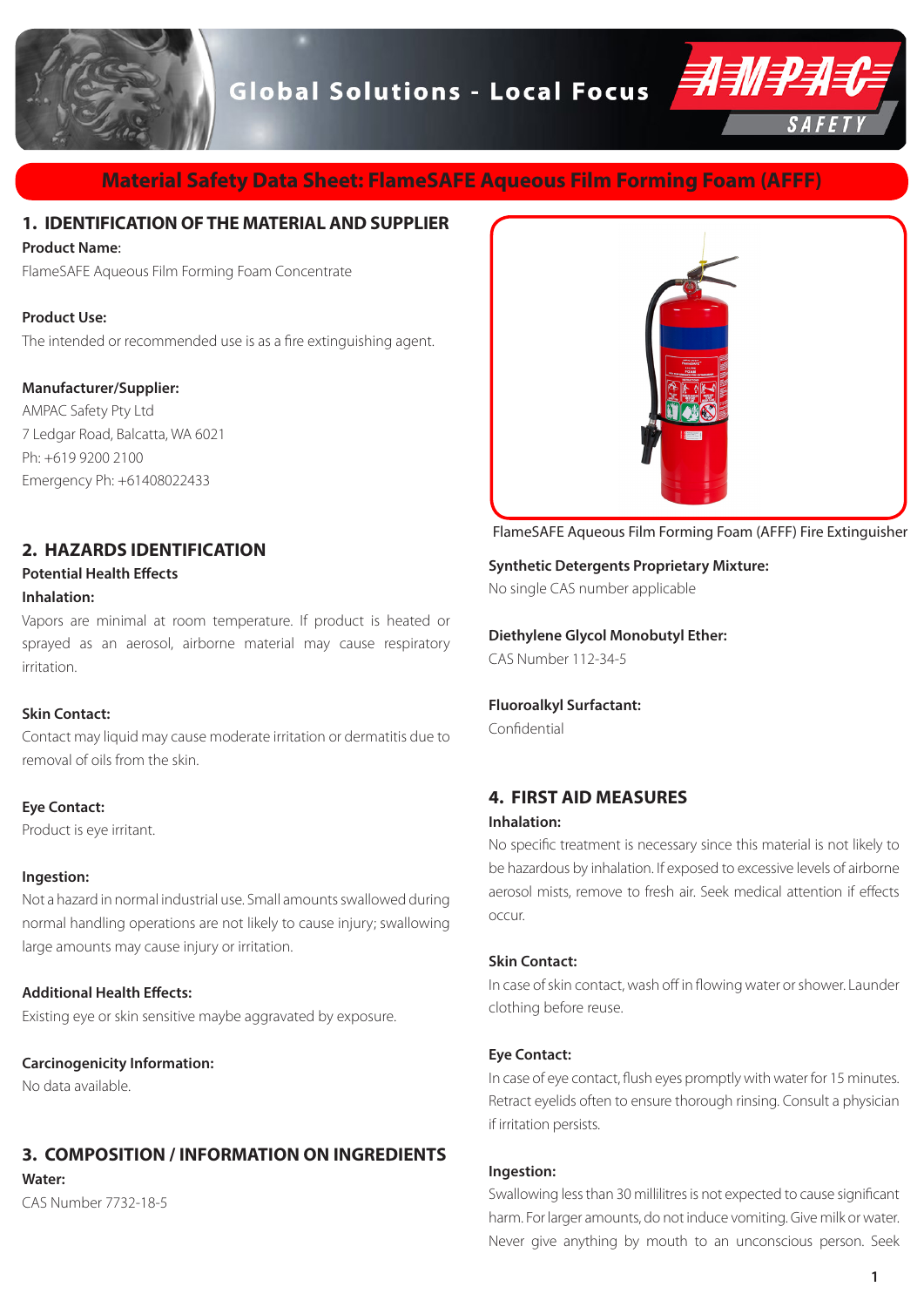



# **Material Safety Data Sheet: FlameSAFE Aqueous Film Forming Foam (AFFF)**

medical attention.

# **5. FIRE-FIGHTING MEASURES**

#### **Flammable Properties:**

Flash Point - Not applicable.

#### **Fire and Explosion Hazards:**

Avoid contact with water reactive materials, burning metals and electrically energized equipment.

#### **Extinguishing Media:**

Product is an extinguishing media. Use media appropriate for surrounding materials.

#### **Special Fire Fighting Instructions:**

This product will produce foam when mixed with water.

## **6. ACCIDENTAL RELEASE MEASURES**

#### **Safeguards (Personnel):**

**NOTE:** Review FIRE FIGHTING MEASURES and HANDLING (Personnel) sections before proceeding with clean-up. Use appropriate Personal Protective Equipment during clean-up.

# **Accidental release measures**

#### **Concentrate:**

Stop flow if possible. Use appropriate protective equipment during clean up. For small volume releases, collect spilled concentrate with absorbent material; place in approved container. For large volume releases, contain and collect for use where possible. Flush area with water until it no longer foams. Exercise caution, surfaces may be slippery. Prevent discharge of concentrate to waterways. Disposal should be made in accordance with federal, state and local regulations.

#### **Foam/ Foam Solution:**

See above. Flush with water. Prevent discharge of foam/foam solution to waterways. Do not discharge into biological sewer treatment systems without prior approval. Disposal should be made in accordance with federal, state and local regulations.

# **7. HANDLING AND STORAGE**

## **Handling (Personnel):**

Avoid contact with eyes, skin or clothing. Avoid ingestions or inhalations. Rinse skin and eyes thoroughly in case of contact. Review HAZARDS and FIRST AID sections.

#### **Storage:**

Recommended storage environment is between 2**°**C and 49**°**C. Store product in original shipping container or tanks designed for product storage.

# **8. EXPOSURE CONTROLS/PERSONAL PROTECTION**

**Engineering Controls:** Special ventilation is not required.

# **Personal Protective Equipment Respiratory:**

Recommended exposure limits have not been determined for this material. The need for respiratory protection should be evaluated by a qualified health specialist.

#### **Protective Clothing:**

Rubber or PVC gloves recommended.

#### **Eye Protection:**

Safety glasses, face shield or chemical splash goggles must be worn when possibility exists for eye contact. Contact lenses should not be worn. Eye wash facilities are recommended.

#### **Other Hygienic Practices:**

Use good personal hygiene practices. Wash hands before eating, drinking, smoking, or using toilet facilities. Promptly remove soiled clothing and wash thoroughly before re-use.

#### **9. PHYSICAL AND CHEMICAL PROPERTIES**

| <b>Boiling Point:</b>       | Not applicable             |
|-----------------------------|----------------------------|
| <b>Vapor Pressure:</b>      | Not applicable             |
| <b>Vapor Density:</b>       | Not applicable             |
| <b>Melting Point:</b>       | Not applicable             |
| <b>Evaporation Rate:</b>    | $<$ 1(Butyl Acetate = 1.0) |
| <b>Solubility in Water:</b> | 100%                       |
| pH:                         | 8.0                        |
| <b>Specific Gravity:</b>    | 1.04 @ 25°C                |
| Odour:                      | Mild, pleasant             |
| Form:                       | Liguid                     |
| Colour:                     | Straw yellow               |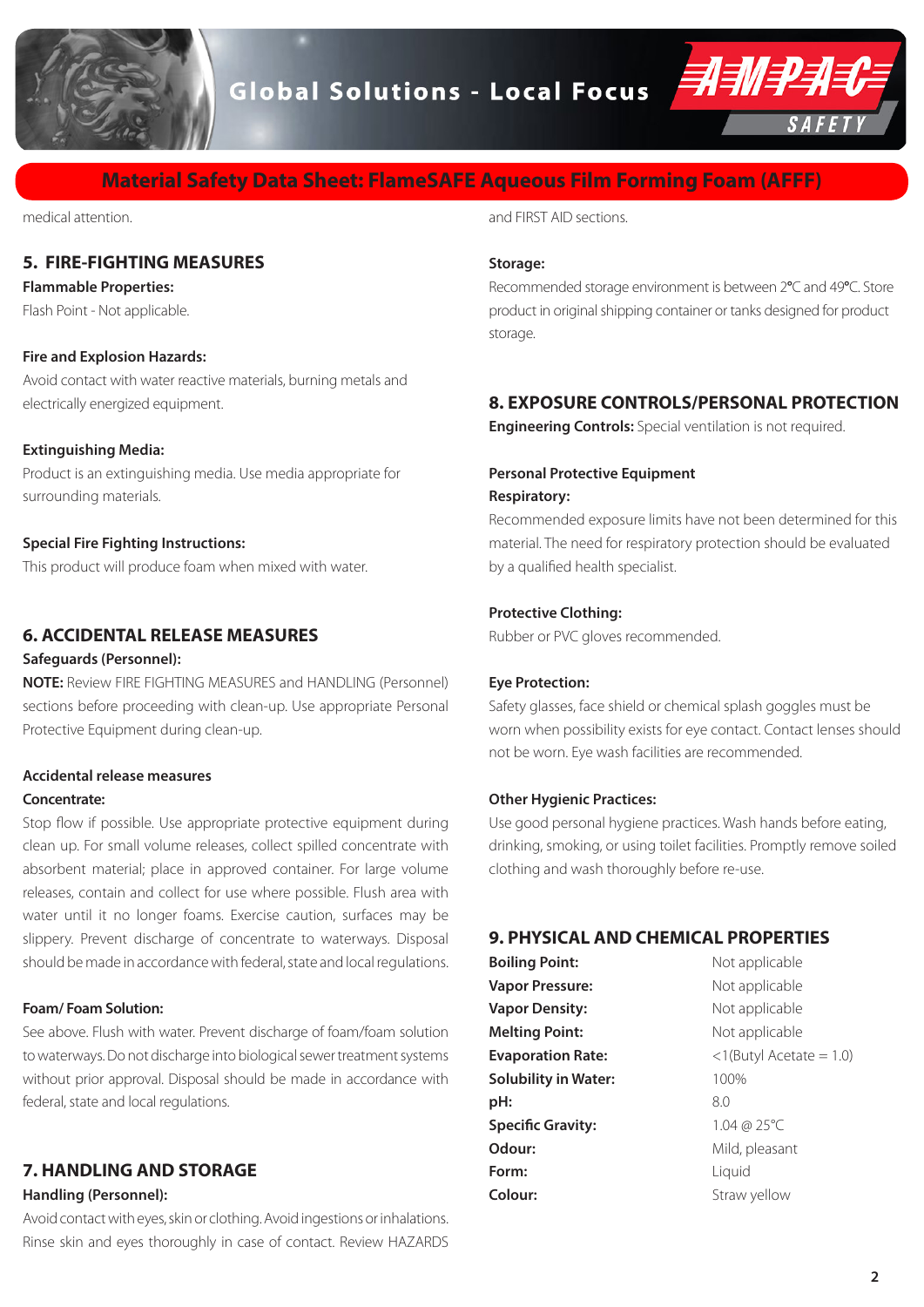



# **Material Safety Data Sheet: FlameSAFE Aqueous Film Forming Foam (AFFF)**

# **10. STABILITY AND REACTIVITY**

**Chemical Stability:** Stable.

#### **Incompatibility, Materials to Avoid:**

Avoid use of product on burning metals, electrically-energized equipment and contact with water reactive materials.

**Polymerization: Will not occur.** 

# **11. TOXICOLOGICAL INFORMATION**

**Mammalian Toxicity**

#### **Ingestion:**

This material was not toxic when administered to Wistar Albino rats at an acute oral dose of 5g/kg body weight.

#### **Eye:**

Animal testing indicates this material is a primary eye irritant when tested undiluted on New Zealand Albino rabbits.

#### **Skin:**

Animal testing indicates this material is not a primary skin irritant when tested undiluted on New Zealand Albino rabbits.

#### **Inhalation:**

No data available at this time.

#### **Carcinogenic, Developmental, Reproductive, Mutagenic Effects:**

No data available on this material.

# **12. ECOLOGICAL INFORMATION**

#### **Ecotoxicologial Information Aquatic Toxicity:**

96hr. Flow Through LC50 for Fathead Minnows (pimephales promelas) is reported to be greater than 1000ppm.

#### **13. DISPOSAL CONSIDERATIONS**

#### **Disposal Consideration:**

FlameSAFE AFFF is not a RCRA-listed waste or hazardous waste as characterized by 40 CFR 261. However, state and local requirements for waste disposal may be more restrictive or otherwise different from federal regulations. Therefore, applicable local and state regulatory agencies should be contacted regarding disposal of waste foam concentrate or foam/foam solution.

#### **Concentrate:**

Do not discharge into biological sewer treatment systems without prior approvals. Specific concerns are high BOD load and foaming tendency. Low dosage flow rate or antifoaming agents acceptable to the treatment plant may be helpful. Do not flush to waterways. Disposal should be made in accordance with federal, state and local regulations.

#### **Foam/Foam Solution:**

FlameSAFE AFFF solution can be treated by waste water treatment facilities. Discharge into biological sewer treatment facilities may be done with prior approval. Specific concerns are high BOD load. Dilution will be reduced BOD and COD factors proportionately. Low dosage flow rate or antifoaming agents acceptable to the treatment plant may be helpful. Do not flush to waterways. Disposals should be made in accordance with federal, state and local regulations.

#### **14. TRANSPORT INFORMATION**

| <b>UN Number:</b>                    | Not Applicable |
|--------------------------------------|----------------|
| <b>UN Proper Shipping Name:</b>      | Not Applicable |
| <b>Class and subsidiary risk:</b>    | Not Applicable |
| Packing group:                       | Not Applicable |
| <b>Special Precautions for user:</b> | None           |
| <b>Hazchem Code:</b>                 | Not Applicable |

#### **15. REGULATORY INFORMATION**

#### **Toxic Substances Control Act (TSCA)**

All components of this product are listed in the TSCA inventory.

# **COMPREHENSIVE ENVIRONMENTAL RESPONSE, COMPENSATION, AND LIABILITY ACT (CERCLA)**

This material does not contain any components subject to the reporting requirements of CERCLA.